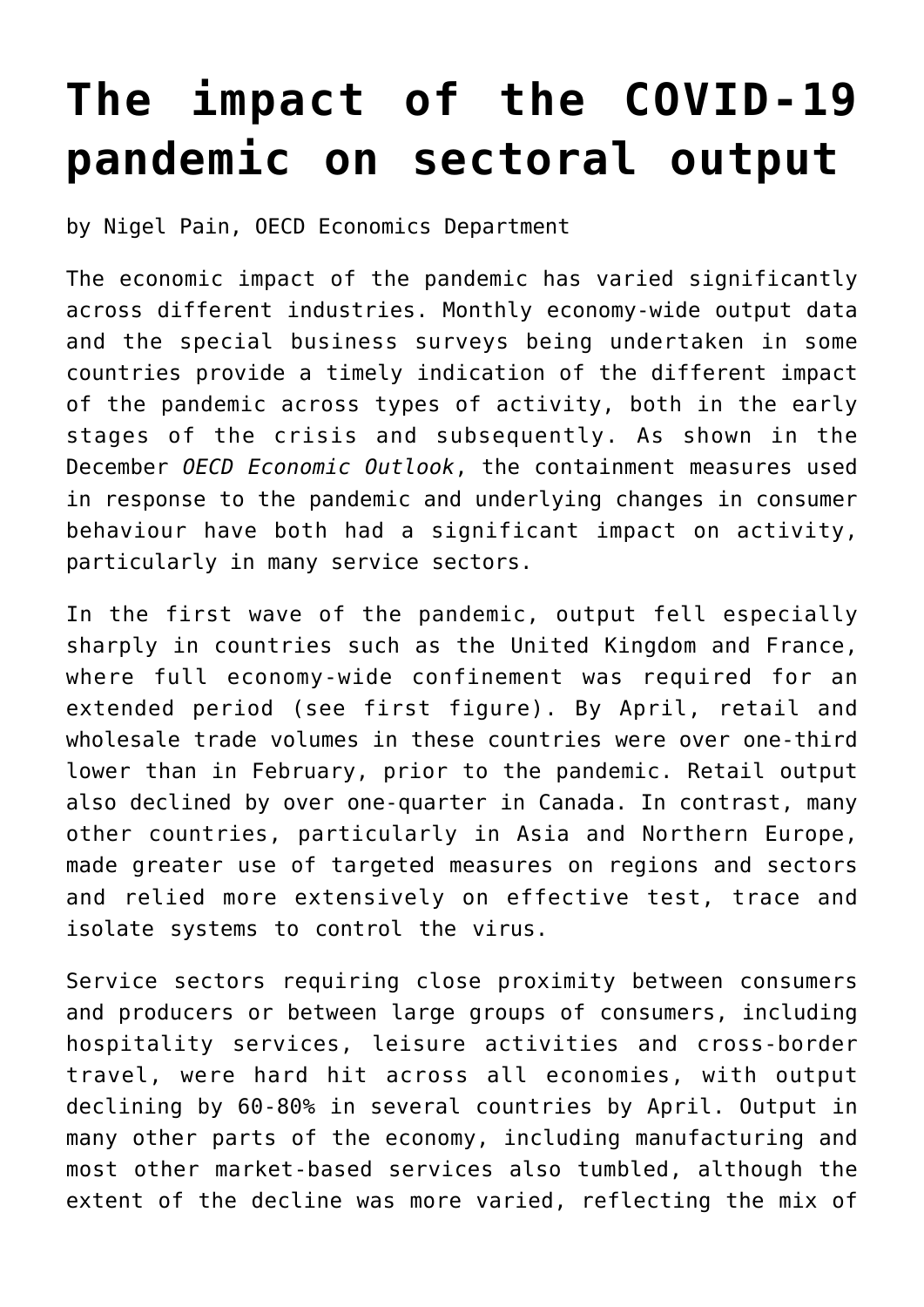containment measures being imposed and differences in specialisation. Declines in these sectors were also typically larger in Canada, France and the United Kingdom than in Japan or Norway.

The impact of the pandemic on activity remains severe in some service sectors

% difference from February 2020 Retail & wholesale Admin & support Transportation Hospitality All sectors Manufacturing trade .<br>services Leisure services  $10$  $10$  $\mathbf 0$  $\mathbf 0$ ┲ n e  $-10$ Δ  $-10$  $\circ$  $\ddot{\diamond}$ ♦ ♦ O  $.20$  $-20$  $\ddot{\circ}$ ♦ ♦ Ò ♦  $-30$ Ŏ  $-30$  $\Diamond$  $\circ$   $\circ$  $\ddot{\circ}$  $\overline{\diamond}$  $\triangle$  $\mathbf{A}$ **40**  $\ddot{\circ}$  $-50$  $-50$  $\triangle$  $-60$ Ò  $-60$  $\ddot{\mathbf{\circ}}$ Δ  $\overline{\mathcal{L}}$  $-70$  $-70$  $-80$ -80 Ò  $-90$ -90 Δ

Note: Monthly GDP in Canada, Norway and the United Kingdom, monthly output in Japan and France. Data based on national industrial classifications. Data on all sector output are not available for France, and data on administrative and support services are not available for Japan. Transportation data for Norway exclude ocean transport.

□ September ◇ April

 $NOR$ 

CAN FRA GBR JPN

 $-100$ 

 $-100$ 

Source: Office of National Statistics, United Kingdom; Ministry of Economy, Trade and Industry, Japan; Insee, France; Statistics Canada; Statistics Norway; and OECD calculations.

In the subsequent recovery output gradually picked up in all sectors, with many containment measures relaxed until recently, although economy-wide activity and manfacturing output still remained below pre-pandemic levels as of September (see first figure). The rebound was particularly marked in wholesale and retail trade, where output returned quickly to the immediate pre‑pandemic level, helped by a rebound in consumer spending.

A weaker recovery occurred in the service sectors most affected initially, pointing to the risk of persistent costs from the pandemic in these sectors. Activity in hospitality, leisure, and transportation, particularly air travel services, continues to be impacted by physical distancing requirements and border closures, with output in September remaining 20-25% below that in February in some countries. The recovery has also been slow in administrative and support services, a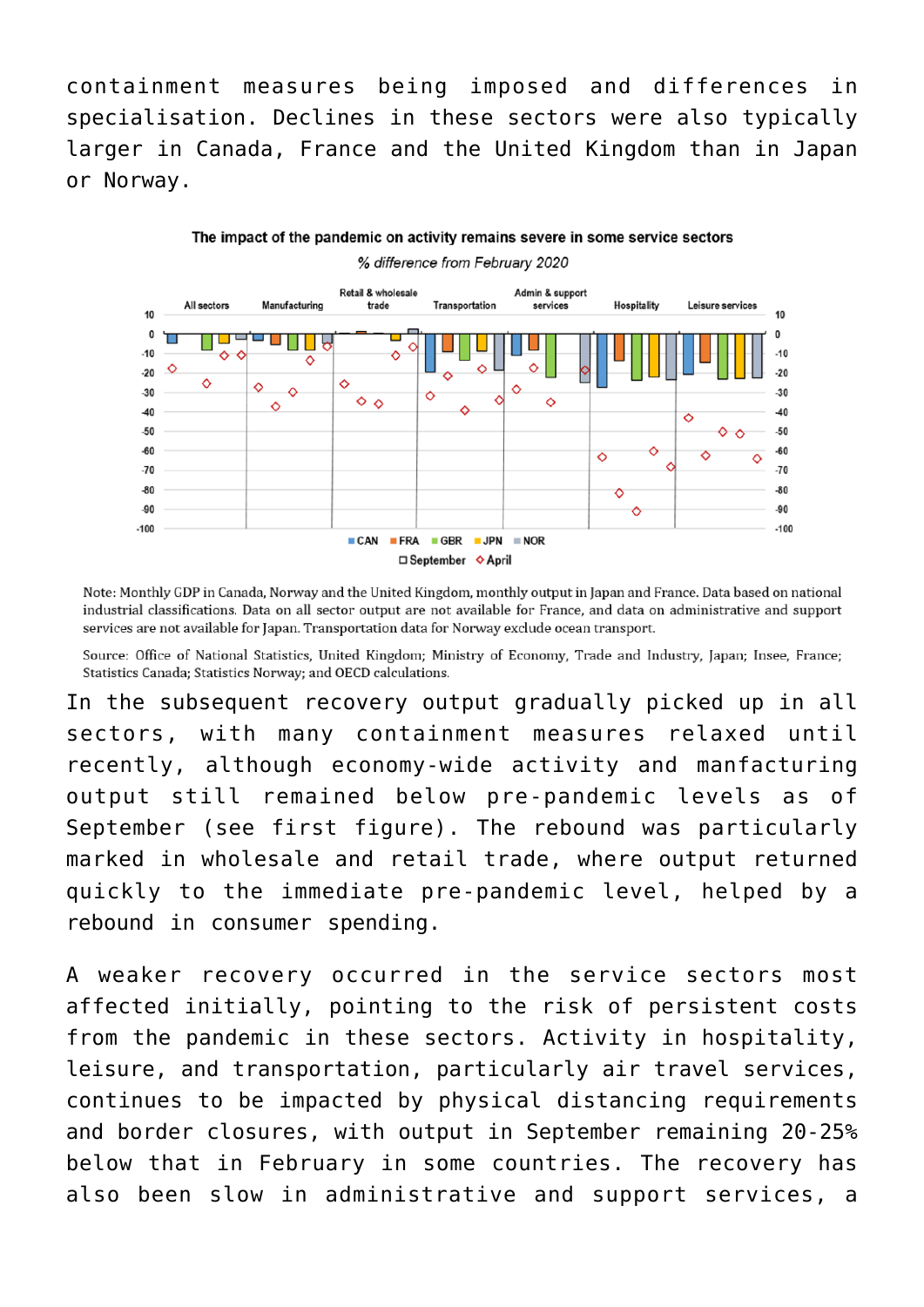category of output that includes travel agencies, where demand is extremely weak.

The special business surveys being undertaken by some national statistics offices and central banks provide additional insight into the effects of the pandemic across sectors, including on workforce arrangements, the extent to which government support schemes are being used, investment plans, and corporate finances. Even prior to the tighter containment measures implemented in the past two months in most European economies, survey information was already highlighting the pressures that firms in the hardest hit sectors were facing.

In Belgium, around one-fifth of responding firms indicated that they could not meet their financial liabilities for more than three months without receiving additional equity or credit (see second figure, Panel A). An additional sizeable share of firms indicated that financial liabilities could only be met for between three and six months. Such financial pressures were most evident in the arts and recreation (leisure) sector, and the accommodation and food services (hospitality) sector, with around 40% and 30% of firms respectively indicating that financial liabilities could not be met for more than three months.

In the United Kingdom, around one-fifth of responding firms reported that their operating costs were currently exceeding turnover, with the excess being over 50% in half of these cases (see second figure, Panel B). A further one-fifth indicated that operating costs were equal to turnover. Financial fragilities again appeared to be strongest in the hardest hit service sectors.

These findings highlight the message in the December *[OECD](http://www.oecd.org/economic-outlook/december-2020/) [Economic Outlook](http://www.oecd.org/economic-outlook/december-2020/)* that flexible and state-contingent government support remains necessary to help sustain viable firms and lower the risks of significant long-lasting costs from the pandemic.